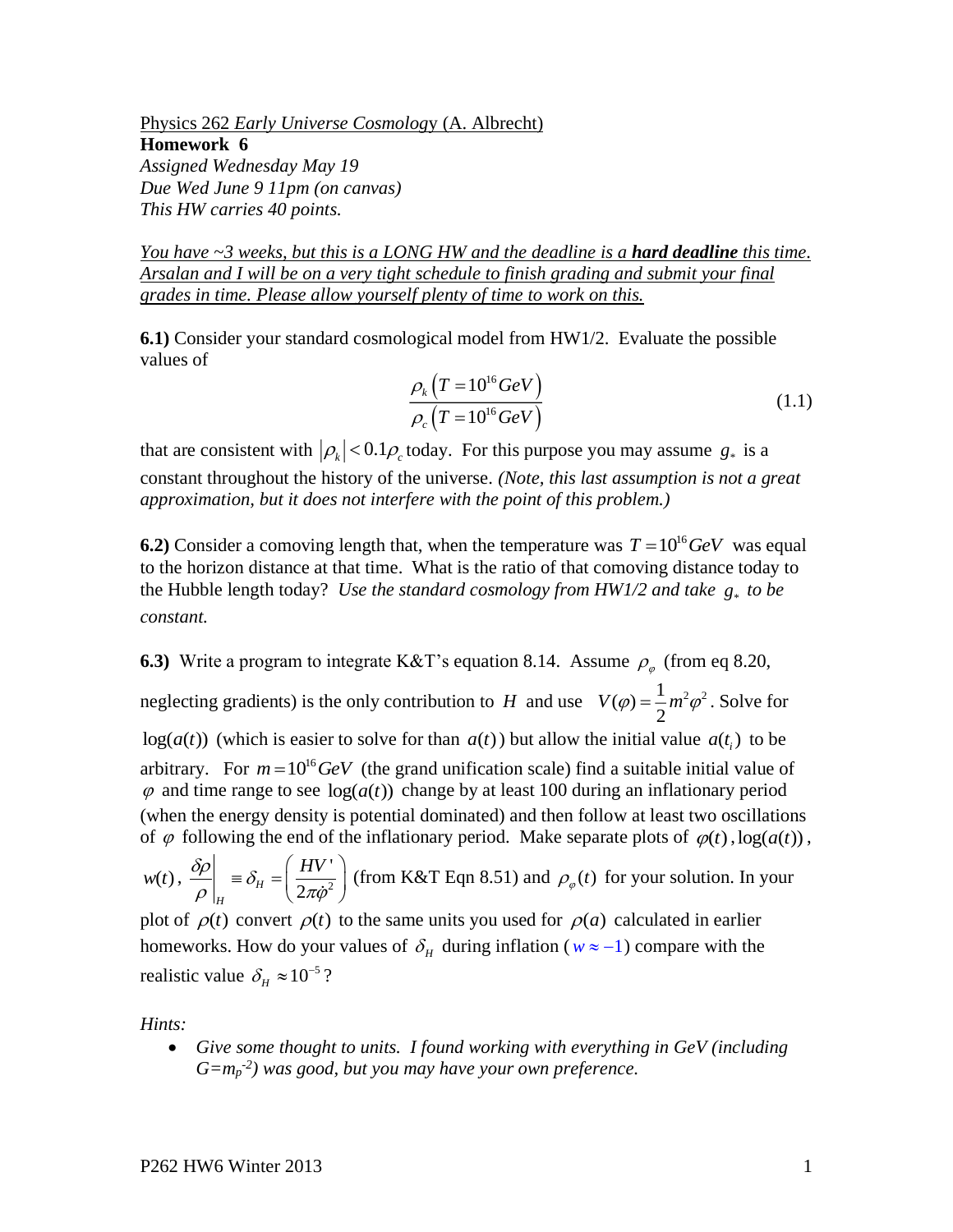- *Plot w(t) (use K&T equations 8.20 and 8.21 and recall that we are setting gradients to zero) and use trial and error to find a suitable initial conditions and time range*
- *You can choose*  $\dot{\varphi}(t_i) = 0$ .
- *You should be able to do this while keeping the integration time relatively short if needed. I chose*  $t \in (0,100m^{-1})$  for fast turnaround, although your program *probably can handle longer integration times without any trouble.*
- *Explore solution space by experimenting with initial values of*  $\varphi$  *rather than by lengthening the integration time.*
- *Use equations 8.20 and 8.21 to work out w(t) (remember we are neglecting gradients).*
- The assumption that  $\rho_{\varphi}$  dominates H is justified after an initial period of inflation *drives the universe to critical density (I don't want you to model that part however). .*

**6.4)** The density perturbations generated during inflation can be characterized by the power spectrum  $P(k) = \langle \delta_k \delta_k \rangle$  > where  $\delta_k$  is the Fourier transform of the density perturbation  $\delta \rho / \rho$ . Inflation predicts a "scale-free" power spectrum given by  $P(k) \propto$  $k^{n_s-1}$ , where  $n_s$  is called the spectral index. We want to find this quantity from your answer to 6.3).

- **i**) In your solution to 6.3, check that far from the minimum,  $\dot{\phi}^2 \ll V(\phi)$ . Define the "slow-roll" parameter  $\epsilon = -\frac{\dot{H}}{H^2} \approx \frac{1}{16\pi G} \left(\frac{V'(\phi)}{V}\right)$  $\frac{\varphi}{\varphi}$ 2 (prime denotes derivative wrt  $\varphi$ ). Show that, in order to get *accelerated* expansion ( $\ddot{a} > 0$ ), we must have  $\epsilon < 1$ . *Hint: You can do this a few ways. One of them is to use the second Friedmann eqn*
- *ii*) Define another slow-roll parameter,  $\eta = \frac{1}{8\pi G} \left( \frac{V''(\phi)}{V(\phi)} \right)$  $(\frac{\varphi}{\psi(\phi)})$ . Find both  $\eta$  and  $\epsilon$  in the slow-roll regime (i.e. far from the minimum). Intuitively, this means that the potential must be flat ( $\epsilon \ll 1$ ) and stay flat for long enough ( $\eta \ll 1$ ) for the Universe to inflate sizably.

*Hint: The exact point where you find the quantities is not so important since both remain roughly constant in the slow-roll regime.* 

**iii**) The spectral index is given by  $n_s = 1 + 2\eta - 6\epsilon$ . Find  $n_s$  and compare your result to the Planck constraint given in Table 2 of <https://arxiv.org/pdf/1807.06209.pdf> (pick any column). *Note: the significant difference from the Planck value may seem alarming but that's a result of the particularly simple inflationary potential being considered here. The important point is that inflation generically gives a slight "red tilt"*   $(n_s < 1)$ . Conversely, the Planck measurement shows how observations can help *us distinguish between various inflationary models.* 

**6.5)** 

**i)** Repeat the procedure in problem 6.3 but this time vary *m* until you find a case where  $\delta_H \approx 10^{-5}$  (within a factor of 3 or 4).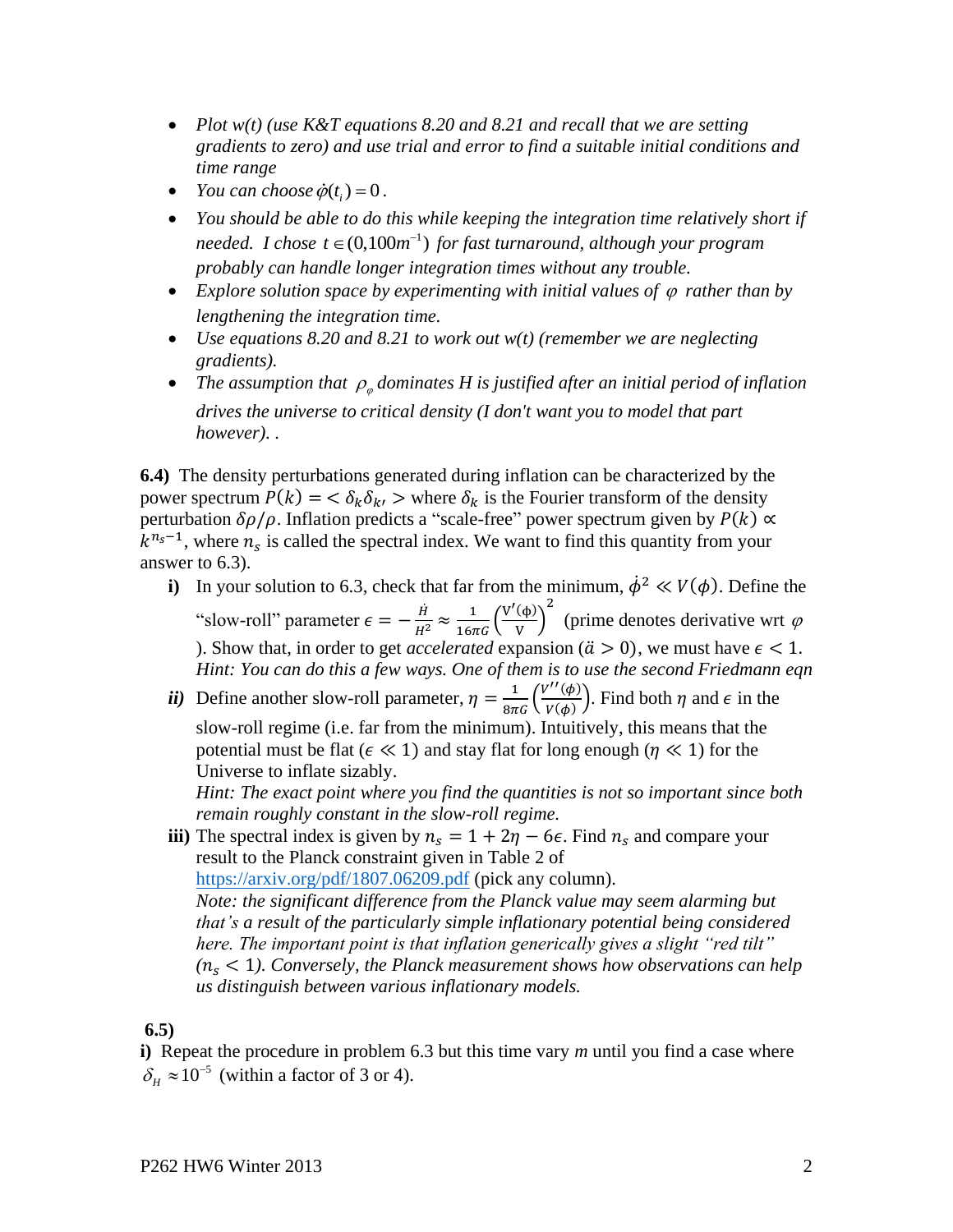**ii)** Since P(k) goes as the *square* of this quantity, we can insert a proportionality constant in the expression for P(k) in 6.4 to write,  $P(k) = A_s k^{n_s - 1}$ . From K&T Eqn. 8.53, you can get that  $A_s \approx 2\pi^2 \delta_H^2$ . Compare your value of  $A_s$  to the Planck value in the same table as before.

**6.6)** 

- **i**) Inspect your solution in problem 6.3 and identify a "reheating time"  $t_r$  when *w* first starts to vary significantly from -1. Just make a choice from your plot. This does not need to be high-precision.
- **ii**) Find  $\rho_{\varphi}(t_r)$
- **iii)** Consider the cosmological model from HW2. Suppose *g\** remains constant for all  $a < 10^{-6}$  (unrealistic, but good enough for our purposes). Find the value of the scale factor in this model where the total energy density equals  $\rho_{\varphi}(t_r)$  from part ii). In what follows, we'll call this value  $a_r$  *Hint: You do not need to integrate for scale factors a < 10-6 to answer this. Just use your solution from HW 2. and extrapolate in a simple way.*
- **iv**) What is the temperature  $T(a_r)$  in your model in part iii?
- **v)** Consider the co-moving length scales with values 1Mpc, 100Mpc and 1000Mpc today. What values do these co-moving lengths when  $a = a_r$ ? What are the values of the scale factors when each of these co-moving lengths "reenters" the Hubble length.

You now can consider the following simplified cosmological model that includes inflation: for  $a > a_r$ , the cosmology is given by your model in problem 6.6, part iii. For  $a < a<sub>r</sub>$  the cosmology is given by your solution in problem 6.3. To get the scale factor right all you have to do is re-scale  $a(t)$  in your solution to 6.6iii) so that  $a(t_r) = a_r$ . This does not change the validity of the solution since the overall scale of *a* is just a matter of convention. Also, you need not worry about matching values of  $t$  at  $a<sub>r</sub>$ . There is no need to define a global time coordinate. This cosmological model assumes instant "reheating": When  $a = a_r$ , the matter of the universe converts instantly from pure scalar field matter to the various matter components in your model form HW 2. (The reheating is not really "instant", but that assumption allows you to build a cosmological model that is pretty good for pedagogical purposes.)

**6.7)** Make a table of values of *H*  $\delta \! \rho$  $\rho$ for each of the co-moving lengths given in problem 6.6 part v (evaluated at the re-entry points determined in 6.6 part v). *Hint: To do this you* 

*will need to extrapolate back to the Hubble length exit time for each of these co-moving*